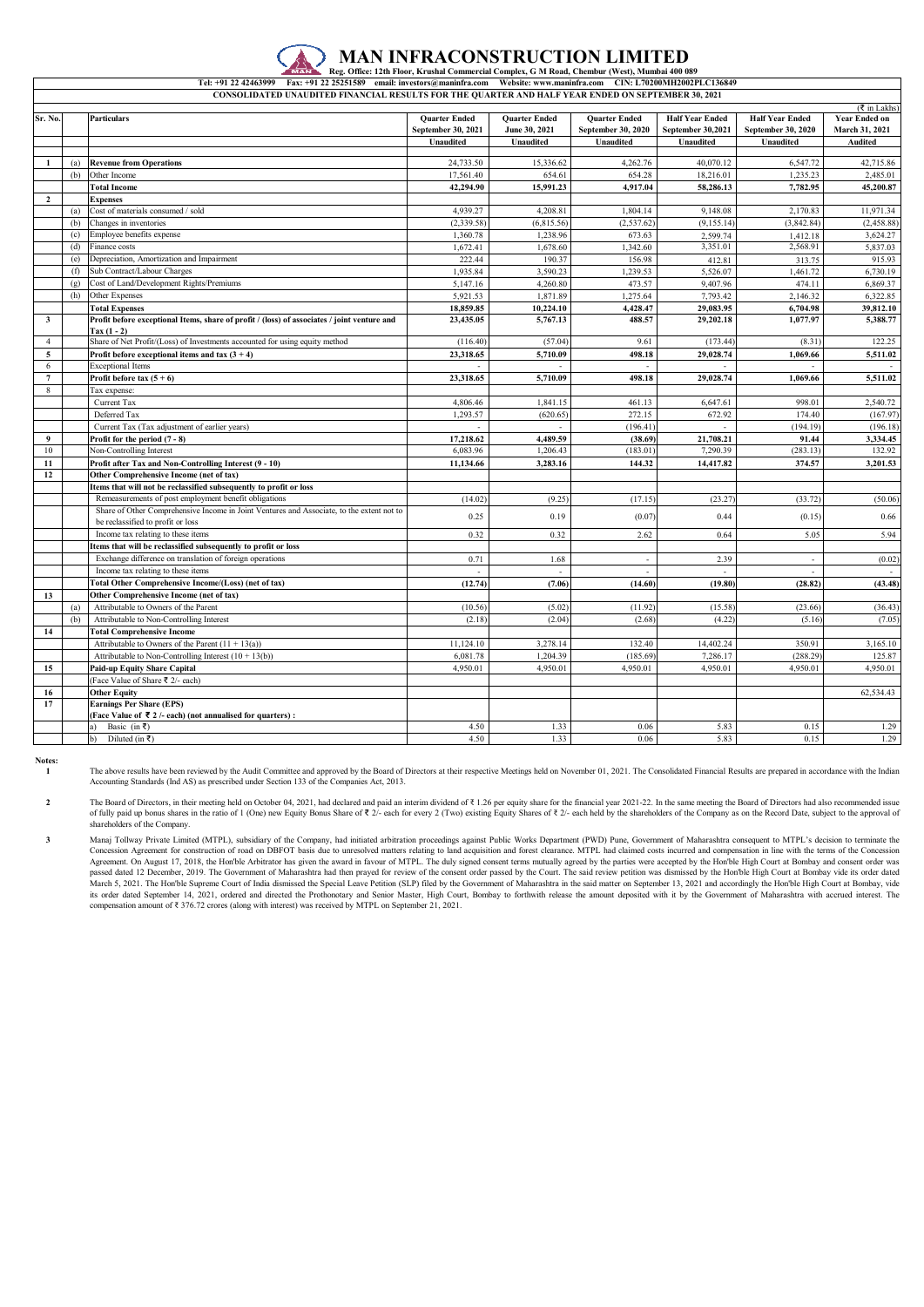The Standalone Financial Results of the Company are available on the website of the Company www.maninfra.com and on the website of the National Stock Exchange of India Limited www.nseindia.com and of BSE Limited<br>www.bseind

|     |                                        |                      |                      |                      |                        |                    | $(3 \in \mathbb{Z}^2)$ in Lakhs) |
|-----|----------------------------------------|----------------------|----------------------|----------------------|------------------------|--------------------|----------------------------------|
|     | Sr. Particulars                        | <b>Ouarter Ended</b> | <b>Ouarter Ended</b> | <b>Ouarter Ended</b> | <b>Half Year Ended</b> | Half Year Ended    | <b>Year Ended on</b>             |
| No. |                                        | September 30, 2021   | June 30, 2021        | September 30, 2020   | September 30,2021      | September 30, 2020 | March 31, 2021                   |
|     |                                        | Unaudited            | Unaudited            | Unaudited            | Unaudited              | Unaudited          | Audited                          |
|     | Total Revenue (Including Other Income) | 7.317.76             | 6,899.35             | 4,405.04             | 14.217.11              | 7.476.41           | 23.336.67                        |
|     | Profit/Loss before Tax                 | 3,376.71             | 3.483.62             | 2.225.25             | 6,860.33               | 4.170.63           | 10,980.96                        |
|     | Profit/Loss after Tax                  | 2.982.18             | 2.726.75             | 2.027.57             | 5,708.93               | 3.490.21           | 9.241.99                         |

**4**

**5** Unaudited Consolidated Segment wise Revenue, Results, Assets and Liabilities for the quarter and half year ended on September 30, 2021:

|              | Unaudited Consonuated Segment wise Revenue, Results, Assets and Liabinues for the quarter and han year chucu on September 90, 2021. |                             |                        |                             |                            |                             | (₹ in Lakhs)            |
|--------------|-------------------------------------------------------------------------------------------------------------------------------------|-----------------------------|------------------------|-----------------------------|----------------------------|-----------------------------|-------------------------|
| Sr.          | <b>Particulars</b>                                                                                                                  | <b>Ouarter Ended</b>        | <b>Ouarter Ended</b>   | <b>Quarter Ended</b>        | <b>Half Year Ended</b>     | <b>Half Year Ended</b>      | <b>Year Ended on</b>    |
| No.          |                                                                                                                                     | September 30, 2021          | June 30, 2021          | September 30, 2020          | September 30,2021          | September 30, 2020          | March 31, 2021          |
|              |                                                                                                                                     | Unaudited                   | Unaudited              | Unaudited                   | <b>Unaudited</b>           | Unaudited                   | Audited                 |
|              | <b>Segment Revenue</b>                                                                                                              |                             |                        |                             |                            |                             |                         |
| (a)          | EPC (Engineering, Procurement and Contracting)                                                                                      | 16,854.30                   | 8,703.74               | 3,428.01                    | 25,558.04                  | 4,522.17                    | 20,714.17               |
| (b)          | Real Estate                                                                                                                         | 11,221.59                   | 10,239.00              | 1,901.17                    | 21,460.59                  | 3,155.38                    | 29,641.00               |
| (c)          | Unallocated                                                                                                                         |                             |                        |                             |                            |                             |                         |
|              | <b>Total Segment Revenue</b>                                                                                                        | 28,075.89                   | 18,942.74              | 5.329.18                    | 47,018.63                  | 7.677.55                    | 50,355.17               |
|              | Less: Inter Segment Revenue                                                                                                         | 3.342.39                    | 3,606.12               | 1,066.42                    | 6,948.51                   | 1,129.83                    | 7,639.31                |
|              | <b>Net Sales / Income from Operations</b>                                                                                           | 24,733.50                   | 15,336.62              | 4.262.76                    | 40.070.12                  | 6,547.72                    | 42,715.86               |
|              |                                                                                                                                     |                             |                        |                             |                            |                             |                         |
| $\mathbf{2}$ | <b>Segment Results</b>                                                                                                              |                             |                        |                             |                            |                             |                         |
| (a)          | <b>EPC</b>                                                                                                                          | 6,205.74                    | 2,167.58               | (108.41)                    | 8,373.32                   | (300.03)                    | 419.75                  |
| (b)          | Real Estate                                                                                                                         | 1.981.45                    | 5,197.59               | 1,579.38                    | 7,179.04                   | 3,375.61                    | 10,147.23               |
| (c)          | Unallocated                                                                                                                         | 16,803.87                   | 23.52                  | 369.81                      | 16,827.39                  | 562.99                      | 781.07                  |
|              | <b>Total Segment Results</b>                                                                                                        | 24,991.06                   | 7,388.69               | 1,840.78                    | 32,379.75                  | 3,638.57                    | 11,348.05               |
|              | ess: Finance Costs                                                                                                                  | 1,672.41                    | 1,678.60               | 1,342.60                    | 3,351.01                   | 2,568.91                    | 5,837.03                |
|              | Total Profit / (Loss) Before Tax including Share of Profit / (Loss) of associates / joint                                           | 23,318.65                   | 5,710.09               | 498.18                      | 29,028.74                  | 1,069.66                    | 5,511.02                |
|              | venture                                                                                                                             |                             |                        |                             |                            |                             |                         |
|              |                                                                                                                                     |                             |                        |                             |                            |                             |                         |
|              |                                                                                                                                     | As at<br>September 30, 2021 | As at<br>June 30, 2021 | As at<br>September 30, 2020 | As at<br>September 30,2021 | As at<br>September 30, 2020 | As at<br>March 31, 2021 |
|              |                                                                                                                                     | Unaudited                   | Unaudited              | Unaudited                   | <b>Unaudited</b>           | Unaudited                   | Audited                 |
|              |                                                                                                                                     |                             |                        |                             |                            |                             |                         |
| 3            | <b>Segment Assets</b>                                                                                                               |                             |                        |                             | 27,201.50                  | 24,804.15                   |                         |
| (a)          | <b>EPC</b>                                                                                                                          | 27,201.50                   | 30,109.71<br>67,616.32 | 24,804.15<br>60,257.76      | 69,451.33                  | 60,257.76                   | 28,811.80<br>60,024.72  |
| (b)          | Real Estate                                                                                                                         | 69,451.33                   |                        |                             |                            |                             |                         |
| (c)          | Unallocated                                                                                                                         | 71,957.34                   | 56,300.81              | 48,880.22                   | 71,957.34                  | 48,880.22                   | 56,788.21               |
|              | <b>Total Segment Assets</b>                                                                                                         | 1,68,610.17                 | 1,54,026.84            | 1,33,942.13                 | 1,68,610.17                | 1,33,942.13                 | 1,45,624.73             |
|              |                                                                                                                                     |                             |                        |                             |                            |                             |                         |
| 4            | <b>Segment Liabilities</b>                                                                                                          |                             |                        |                             |                            |                             |                         |
| (a)          | <b>EPC</b>                                                                                                                          | 14,969.40                   | 13,180.80              | 9.954.34                    | 14,969.40                  | 9.954.34                    | 13,826.81               |
| (b)          | <b>Real Estate</b>                                                                                                                  | 11,693.69                   | 13,041.45              | 10,210.35                   | 11,693.69                  | 10,210.35                   | 11,108.62               |
| (c)          | Unallocated                                                                                                                         | 60,060.41                   | 57,042.02              | 46,814.33                   | 60,060.41                  | 46,814.33                   | 53,204.86               |
|              | <b>Total Segment Liabilities</b>                                                                                                    | 86,723.50                   | 83,264.27              | 66,979.02                   | 86,723.50                  | 66,979.02                   | 78,140.29               |
|              |                                                                                                                                     |                             |                        |                             |                            |                             |                         |

Note: The Segment information has been prepared in line with the review of operating results by the Managing Director / Chief Operating Decision Maker (CODM), as per Ind AS 108 "Operating Segment". The accounting principle

**6** Figures for previous periods are re-classified / re-arranged / re-grouped, wherever necessary.

**For and on behalf of Board of Directors**

**Manan P. Shah**

**Place: Mumbai Managing Director Date: November 01, 2021 DIN : 06500239**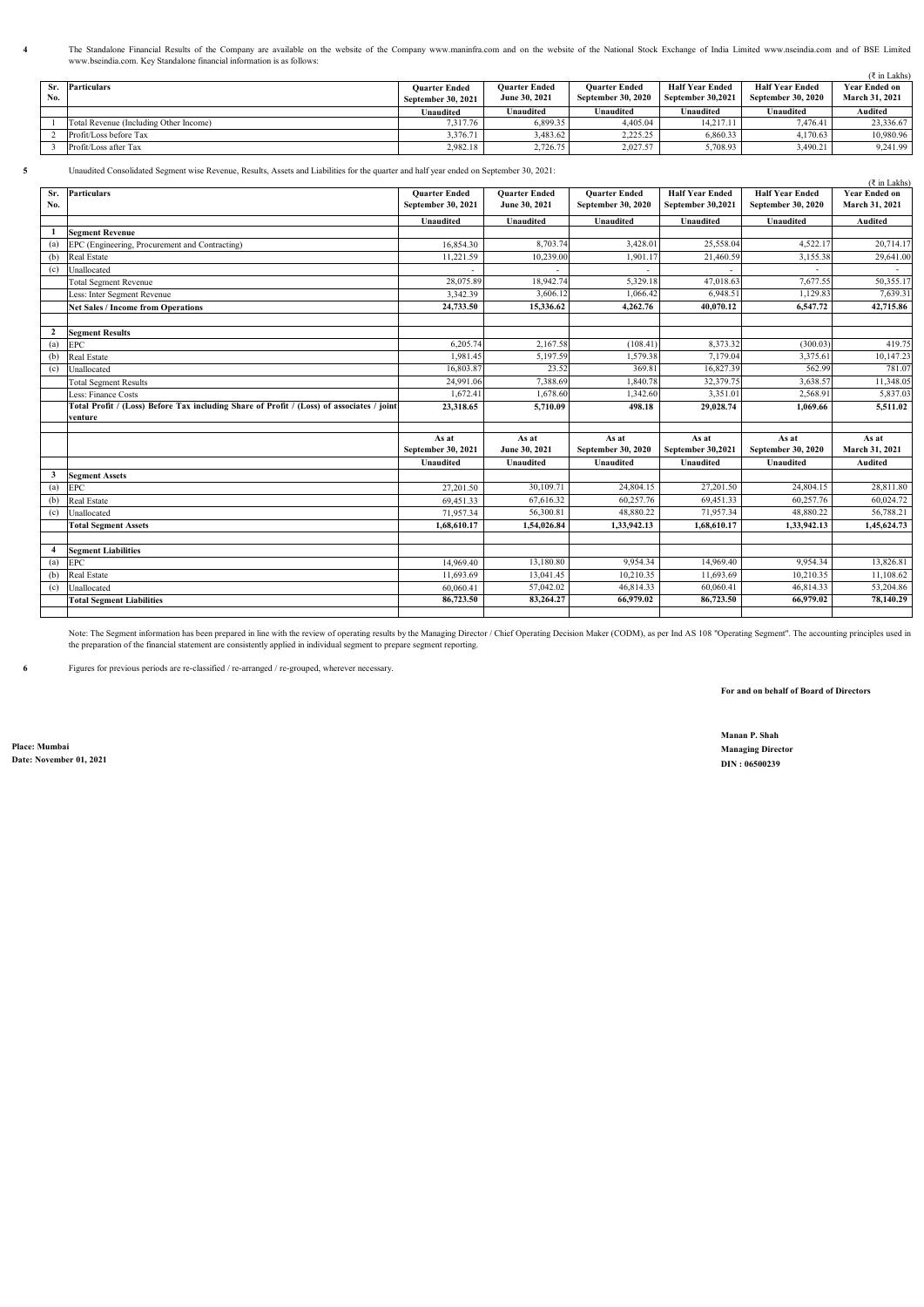

**Consolidated Unaudited Balance sheet as at September 30, 2021**

| 2021<br>2021<br><b>ASSETS</b><br><b>Unaudited</b><br><b>Audited</b><br><b>Non Current Assets</b><br>1<br>Property, Plant and Equipment<br>4,880.83<br>4,247.44<br>$\mathbf{a}$<br>Capital work-in-progress<br>118.38<br>94.00<br>b<br>917.95<br>1,603.57<br><b>Investment Property</b><br>$\mathbf c$<br>249.10<br>d<br>Goodwill<br>66.20<br>Investment accounted for using the equity method<br>257.27<br>752.27<br>$\rm e$<br>f<br><b>Financial Assets</b><br>410.84<br>421.85<br>(i) Investments<br>(ii) Trade receivables<br>260.85<br>227.89<br>793.55<br>(iii) Others<br>1,661.35<br>4,434.46<br>Deferred tax assets (net)<br>g<br>19,239.50<br>20,554.88<br>h<br>Other non-current assets<br>32,441.54<br><b>Total Non-Current Assets</b><br><b>Current Assets</b><br>2<br>50,444.77<br>Inventories<br>$\rm{a}$<br>b<br><b>Financial Assets</b><br>18,586.53<br>(i) Investments<br>11,683.92<br>(ii) Trade receivables<br>(iii) Cash and cash equivalents<br>19,909.85<br>15,322.16<br>(iv) Bank balances other than (iii) above<br>(v) Loans<br>7,794.43<br>18,704.59<br>(vi) Others<br>3,631.93<br>Current Tax Assets (Net)<br>69.77<br>$\mathbf c$<br>8,725.27<br>9,996.73<br>Other current assets<br>d<br>1,11,758.59<br>1,36,168.63<br><b>Total Current Assets</b><br>1,68,610.17<br>1,45,624.73<br><b>Total Assets</b><br><b>EQUITY AND LIABILITIES</b><br><b>Equity</b><br>1<br>Equity Share Capital<br>4,950.01<br>4,950.01<br>$\rm{a}$<br>Other Equity<br>76,936.66<br>$\mathbf b$<br>62,534.43<br>81,886.67<br>67,484.44<br>Equity attributable to owners of Man Infraconstruction Limited<br>$\overline{2}$<br>Non Controlling Interest<br>6,155.43<br>1,866.89<br>88,042.10<br>69,351.33<br><b>Total Equity</b><br><b>Liabilities</b><br><b>Non Current Liabilities</b><br>3<br><b>Financial Liabilities</b><br>$\rm{a}$<br>(i) Borrowings<br>34,735.98<br>(ii) Trade payables<br>Total Outstanding Dues of Micro Enterprises and Small Enterprises<br>$\overline{\phantom{a}}$<br>$\overline{\phantom{a}}$<br>Total Outstanding Dues of Creditors other than Micro Enterprises and Small Enterprises<br>$\sim$<br>$\sim$<br>373.15<br>(iii) Other financial liabilities<br>402.49<br>Provisions<br>b<br>Deferred tax liabilities (Net)<br>1.20<br>$\mathbf c$<br><b>Total Non-Current Liabilities</b><br>35,512.82<br>4<br><b>Current Liabilities</b><br><b>Financial Liabilities</b><br>$\rm{a}$<br>18,293.49<br>(i) Borrowings<br>14,210.37<br>(ii) Trade payables<br>Total Outstanding Dues of Micro Enterprises and Small Enterprises<br>Total Outstanding Dues of Creditors other than Micro Enterprises and Small Enterprises<br>7,886.59<br>6,881.63<br>1,543.12<br>1,789.51<br>(iii) Other financial liabilities<br>Other current liabilities<br>17,141.18<br>14,944.92<br>b<br>400.91<br>209.55<br>Provisions<br>$\mathbf c$<br>4,878.04<br>214.37<br>d<br>Current Tax Liabilities (Net)<br><b>Total Current Liabilities</b><br>45,055.25<br>43,338.43<br><b>Total Equity and Liabilities</b><br>1,68,610.17<br>1,45,624.73 |        |                    |                     | ( ₹ in Lakhs)   |
|----------------------------------------------------------------------------------------------------------------------------------------------------------------------------------------------------------------------------------------------------------------------------------------------------------------------------------------------------------------------------------------------------------------------------------------------------------------------------------------------------------------------------------------------------------------------------------------------------------------------------------------------------------------------------------------------------------------------------------------------------------------------------------------------------------------------------------------------------------------------------------------------------------------------------------------------------------------------------------------------------------------------------------------------------------------------------------------------------------------------------------------------------------------------------------------------------------------------------------------------------------------------------------------------------------------------------------------------------------------------------------------------------------------------------------------------------------------------------------------------------------------------------------------------------------------------------------------------------------------------------------------------------------------------------------------------------------------------------------------------------------------------------------------------------------------------------------------------------------------------------------------------------------------------------------------------------------------------------------------------------------------------------------------------------------------------------------------------------------------------------------------------------------------------------------------------------------------------------------------------------------------------------------------------------------------------------------------------------------------------------------------------------------------------------------------------------------------------------------------------------------------------------------------------------------------------------------------------------------------------------------------------------------------------------------------------------------------------------------------------------------------------------------------------------------------------------------------------------------------------------------------------------------------------------------------------------------------------------------------------------------------------------------------------------------|--------|--------------------|---------------------|-----------------|
|                                                                                                                                                                                                                                                                                                                                                                                                                                                                                                                                                                                                                                                                                                                                                                                                                                                                                                                                                                                                                                                                                                                                                                                                                                                                                                                                                                                                                                                                                                                                                                                                                                                                                                                                                                                                                                                                                                                                                                                                                                                                                                                                                                                                                                                                                                                                                                                                                                                                                                                                                                                                                                                                                                                                                                                                                                                                                                                                                                                                                                                          | Sr.No. | <b>Particulars</b> | As at September 30, | As at March 31, |
|                                                                                                                                                                                                                                                                                                                                                                                                                                                                                                                                                                                                                                                                                                                                                                                                                                                                                                                                                                                                                                                                                                                                                                                                                                                                                                                                                                                                                                                                                                                                                                                                                                                                                                                                                                                                                                                                                                                                                                                                                                                                                                                                                                                                                                                                                                                                                                                                                                                                                                                                                                                                                                                                                                                                                                                                                                                                                                                                                                                                                                                          |        |                    |                     |                 |
|                                                                                                                                                                                                                                                                                                                                                                                                                                                                                                                                                                                                                                                                                                                                                                                                                                                                                                                                                                                                                                                                                                                                                                                                                                                                                                                                                                                                                                                                                                                                                                                                                                                                                                                                                                                                                                                                                                                                                                                                                                                                                                                                                                                                                                                                                                                                                                                                                                                                                                                                                                                                                                                                                                                                                                                                                                                                                                                                                                                                                                                          |        |                    |                     |                 |
|                                                                                                                                                                                                                                                                                                                                                                                                                                                                                                                                                                                                                                                                                                                                                                                                                                                                                                                                                                                                                                                                                                                                                                                                                                                                                                                                                                                                                                                                                                                                                                                                                                                                                                                                                                                                                                                                                                                                                                                                                                                                                                                                                                                                                                                                                                                                                                                                                                                                                                                                                                                                                                                                                                                                                                                                                                                                                                                                                                                                                                                          |        |                    |                     |                 |
|                                                                                                                                                                                                                                                                                                                                                                                                                                                                                                                                                                                                                                                                                                                                                                                                                                                                                                                                                                                                                                                                                                                                                                                                                                                                                                                                                                                                                                                                                                                                                                                                                                                                                                                                                                                                                                                                                                                                                                                                                                                                                                                                                                                                                                                                                                                                                                                                                                                                                                                                                                                                                                                                                                                                                                                                                                                                                                                                                                                                                                                          |        |                    |                     |                 |
|                                                                                                                                                                                                                                                                                                                                                                                                                                                                                                                                                                                                                                                                                                                                                                                                                                                                                                                                                                                                                                                                                                                                                                                                                                                                                                                                                                                                                                                                                                                                                                                                                                                                                                                                                                                                                                                                                                                                                                                                                                                                                                                                                                                                                                                                                                                                                                                                                                                                                                                                                                                                                                                                                                                                                                                                                                                                                                                                                                                                                                                          |        |                    |                     |                 |
|                                                                                                                                                                                                                                                                                                                                                                                                                                                                                                                                                                                                                                                                                                                                                                                                                                                                                                                                                                                                                                                                                                                                                                                                                                                                                                                                                                                                                                                                                                                                                                                                                                                                                                                                                                                                                                                                                                                                                                                                                                                                                                                                                                                                                                                                                                                                                                                                                                                                                                                                                                                                                                                                                                                                                                                                                                                                                                                                                                                                                                                          |        |                    |                     |                 |
|                                                                                                                                                                                                                                                                                                                                                                                                                                                                                                                                                                                                                                                                                                                                                                                                                                                                                                                                                                                                                                                                                                                                                                                                                                                                                                                                                                                                                                                                                                                                                                                                                                                                                                                                                                                                                                                                                                                                                                                                                                                                                                                                                                                                                                                                                                                                                                                                                                                                                                                                                                                                                                                                                                                                                                                                                                                                                                                                                                                                                                                          |        |                    |                     |                 |
|                                                                                                                                                                                                                                                                                                                                                                                                                                                                                                                                                                                                                                                                                                                                                                                                                                                                                                                                                                                                                                                                                                                                                                                                                                                                                                                                                                                                                                                                                                                                                                                                                                                                                                                                                                                                                                                                                                                                                                                                                                                                                                                                                                                                                                                                                                                                                                                                                                                                                                                                                                                                                                                                                                                                                                                                                                                                                                                                                                                                                                                          |        |                    |                     |                 |
|                                                                                                                                                                                                                                                                                                                                                                                                                                                                                                                                                                                                                                                                                                                                                                                                                                                                                                                                                                                                                                                                                                                                                                                                                                                                                                                                                                                                                                                                                                                                                                                                                                                                                                                                                                                                                                                                                                                                                                                                                                                                                                                                                                                                                                                                                                                                                                                                                                                                                                                                                                                                                                                                                                                                                                                                                                                                                                                                                                                                                                                          |        |                    |                     |                 |
|                                                                                                                                                                                                                                                                                                                                                                                                                                                                                                                                                                                                                                                                                                                                                                                                                                                                                                                                                                                                                                                                                                                                                                                                                                                                                                                                                                                                                                                                                                                                                                                                                                                                                                                                                                                                                                                                                                                                                                                                                                                                                                                                                                                                                                                                                                                                                                                                                                                                                                                                                                                                                                                                                                                                                                                                                                                                                                                                                                                                                                                          |        |                    |                     |                 |
|                                                                                                                                                                                                                                                                                                                                                                                                                                                                                                                                                                                                                                                                                                                                                                                                                                                                                                                                                                                                                                                                                                                                                                                                                                                                                                                                                                                                                                                                                                                                                                                                                                                                                                                                                                                                                                                                                                                                                                                                                                                                                                                                                                                                                                                                                                                                                                                                                                                                                                                                                                                                                                                                                                                                                                                                                                                                                                                                                                                                                                                          |        |                    |                     | 5,115.50        |
|                                                                                                                                                                                                                                                                                                                                                                                                                                                                                                                                                                                                                                                                                                                                                                                                                                                                                                                                                                                                                                                                                                                                                                                                                                                                                                                                                                                                                                                                                                                                                                                                                                                                                                                                                                                                                                                                                                                                                                                                                                                                                                                                                                                                                                                                                                                                                                                                                                                                                                                                                                                                                                                                                                                                                                                                                                                                                                                                                                                                                                                          |        |                    |                     |                 |
|                                                                                                                                                                                                                                                                                                                                                                                                                                                                                                                                                                                                                                                                                                                                                                                                                                                                                                                                                                                                                                                                                                                                                                                                                                                                                                                                                                                                                                                                                                                                                                                                                                                                                                                                                                                                                                                                                                                                                                                                                                                                                                                                                                                                                                                                                                                                                                                                                                                                                                                                                                                                                                                                                                                                                                                                                                                                                                                                                                                                                                                          |        |                    |                     | 33,866.14       |
|                                                                                                                                                                                                                                                                                                                                                                                                                                                                                                                                                                                                                                                                                                                                                                                                                                                                                                                                                                                                                                                                                                                                                                                                                                                                                                                                                                                                                                                                                                                                                                                                                                                                                                                                                                                                                                                                                                                                                                                                                                                                                                                                                                                                                                                                                                                                                                                                                                                                                                                                                                                                                                                                                                                                                                                                                                                                                                                                                                                                                                                          |        |                    |                     |                 |
|                                                                                                                                                                                                                                                                                                                                                                                                                                                                                                                                                                                                                                                                                                                                                                                                                                                                                                                                                                                                                                                                                                                                                                                                                                                                                                                                                                                                                                                                                                                                                                                                                                                                                                                                                                                                                                                                                                                                                                                                                                                                                                                                                                                                                                                                                                                                                                                                                                                                                                                                                                                                                                                                                                                                                                                                                                                                                                                                                                                                                                                          |        |                    |                     |                 |
|                                                                                                                                                                                                                                                                                                                                                                                                                                                                                                                                                                                                                                                                                                                                                                                                                                                                                                                                                                                                                                                                                                                                                                                                                                                                                                                                                                                                                                                                                                                                                                                                                                                                                                                                                                                                                                                                                                                                                                                                                                                                                                                                                                                                                                                                                                                                                                                                                                                                                                                                                                                                                                                                                                                                                                                                                                                                                                                                                                                                                                                          |        |                    |                     | 40,273.83       |
|                                                                                                                                                                                                                                                                                                                                                                                                                                                                                                                                                                                                                                                                                                                                                                                                                                                                                                                                                                                                                                                                                                                                                                                                                                                                                                                                                                                                                                                                                                                                                                                                                                                                                                                                                                                                                                                                                                                                                                                                                                                                                                                                                                                                                                                                                                                                                                                                                                                                                                                                                                                                                                                                                                                                                                                                                                                                                                                                                                                                                                                          |        |                    |                     |                 |
|                                                                                                                                                                                                                                                                                                                                                                                                                                                                                                                                                                                                                                                                                                                                                                                                                                                                                                                                                                                                                                                                                                                                                                                                                                                                                                                                                                                                                                                                                                                                                                                                                                                                                                                                                                                                                                                                                                                                                                                                                                                                                                                                                                                                                                                                                                                                                                                                                                                                                                                                                                                                                                                                                                                                                                                                                                                                                                                                                                                                                                                          |        |                    |                     | 5,175.85        |
|                                                                                                                                                                                                                                                                                                                                                                                                                                                                                                                                                                                                                                                                                                                                                                                                                                                                                                                                                                                                                                                                                                                                                                                                                                                                                                                                                                                                                                                                                                                                                                                                                                                                                                                                                                                                                                                                                                                                                                                                                                                                                                                                                                                                                                                                                                                                                                                                                                                                                                                                                                                                                                                                                                                                                                                                                                                                                                                                                                                                                                                          |        |                    |                     | 10,446.72       |
|                                                                                                                                                                                                                                                                                                                                                                                                                                                                                                                                                                                                                                                                                                                                                                                                                                                                                                                                                                                                                                                                                                                                                                                                                                                                                                                                                                                                                                                                                                                                                                                                                                                                                                                                                                                                                                                                                                                                                                                                                                                                                                                                                                                                                                                                                                                                                                                                                                                                                                                                                                                                                                                                                                                                                                                                                                                                                                                                                                                                                                                          |        |                    |                     | 7,743.48        |
|                                                                                                                                                                                                                                                                                                                                                                                                                                                                                                                                                                                                                                                                                                                                                                                                                                                                                                                                                                                                                                                                                                                                                                                                                                                                                                                                                                                                                                                                                                                                                                                                                                                                                                                                                                                                                                                                                                                                                                                                                                                                                                                                                                                                                                                                                                                                                                                                                                                                                                                                                                                                                                                                                                                                                                                                                                                                                                                                                                                                                                                          |        |                    |                     | 13,532.84       |
|                                                                                                                                                                                                                                                                                                                                                                                                                                                                                                                                                                                                                                                                                                                                                                                                                                                                                                                                                                                                                                                                                                                                                                                                                                                                                                                                                                                                                                                                                                                                                                                                                                                                                                                                                                                                                                                                                                                                                                                                                                                                                                                                                                                                                                                                                                                                                                                                                                                                                                                                                                                                                                                                                                                                                                                                                                                                                                                                                                                                                                                          |        |                    |                     | 5,853.36        |
|                                                                                                                                                                                                                                                                                                                                                                                                                                                                                                                                                                                                                                                                                                                                                                                                                                                                                                                                                                                                                                                                                                                                                                                                                                                                                                                                                                                                                                                                                                                                                                                                                                                                                                                                                                                                                                                                                                                                                                                                                                                                                                                                                                                                                                                                                                                                                                                                                                                                                                                                                                                                                                                                                                                                                                                                                                                                                                                                                                                                                                                          |        |                    |                     |                 |
|                                                                                                                                                                                                                                                                                                                                                                                                                                                                                                                                                                                                                                                                                                                                                                                                                                                                                                                                                                                                                                                                                                                                                                                                                                                                                                                                                                                                                                                                                                                                                                                                                                                                                                                                                                                                                                                                                                                                                                                                                                                                                                                                                                                                                                                                                                                                                                                                                                                                                                                                                                                                                                                                                                                                                                                                                                                                                                                                                                                                                                                          |        |                    |                     | 31.19           |
|                                                                                                                                                                                                                                                                                                                                                                                                                                                                                                                                                                                                                                                                                                                                                                                                                                                                                                                                                                                                                                                                                                                                                                                                                                                                                                                                                                                                                                                                                                                                                                                                                                                                                                                                                                                                                                                                                                                                                                                                                                                                                                                                                                                                                                                                                                                                                                                                                                                                                                                                                                                                                                                                                                                                                                                                                                                                                                                                                                                                                                                          |        |                    |                     |                 |
|                                                                                                                                                                                                                                                                                                                                                                                                                                                                                                                                                                                                                                                                                                                                                                                                                                                                                                                                                                                                                                                                                                                                                                                                                                                                                                                                                                                                                                                                                                                                                                                                                                                                                                                                                                                                                                                                                                                                                                                                                                                                                                                                                                                                                                                                                                                                                                                                                                                                                                                                                                                                                                                                                                                                                                                                                                                                                                                                                                                                                                                          |        |                    |                     |                 |
|                                                                                                                                                                                                                                                                                                                                                                                                                                                                                                                                                                                                                                                                                                                                                                                                                                                                                                                                                                                                                                                                                                                                                                                                                                                                                                                                                                                                                                                                                                                                                                                                                                                                                                                                                                                                                                                                                                                                                                                                                                                                                                                                                                                                                                                                                                                                                                                                                                                                                                                                                                                                                                                                                                                                                                                                                                                                                                                                                                                                                                                          |        |                    |                     |                 |
|                                                                                                                                                                                                                                                                                                                                                                                                                                                                                                                                                                                                                                                                                                                                                                                                                                                                                                                                                                                                                                                                                                                                                                                                                                                                                                                                                                                                                                                                                                                                                                                                                                                                                                                                                                                                                                                                                                                                                                                                                                                                                                                                                                                                                                                                                                                                                                                                                                                                                                                                                                                                                                                                                                                                                                                                                                                                                                                                                                                                                                                          |        |                    |                     |                 |
|                                                                                                                                                                                                                                                                                                                                                                                                                                                                                                                                                                                                                                                                                                                                                                                                                                                                                                                                                                                                                                                                                                                                                                                                                                                                                                                                                                                                                                                                                                                                                                                                                                                                                                                                                                                                                                                                                                                                                                                                                                                                                                                                                                                                                                                                                                                                                                                                                                                                                                                                                                                                                                                                                                                                                                                                                                                                                                                                                                                                                                                          |        |                    |                     |                 |
|                                                                                                                                                                                                                                                                                                                                                                                                                                                                                                                                                                                                                                                                                                                                                                                                                                                                                                                                                                                                                                                                                                                                                                                                                                                                                                                                                                                                                                                                                                                                                                                                                                                                                                                                                                                                                                                                                                                                                                                                                                                                                                                                                                                                                                                                                                                                                                                                                                                                                                                                                                                                                                                                                                                                                                                                                                                                                                                                                                                                                                                          |        |                    |                     |                 |
|                                                                                                                                                                                                                                                                                                                                                                                                                                                                                                                                                                                                                                                                                                                                                                                                                                                                                                                                                                                                                                                                                                                                                                                                                                                                                                                                                                                                                                                                                                                                                                                                                                                                                                                                                                                                                                                                                                                                                                                                                                                                                                                                                                                                                                                                                                                                                                                                                                                                                                                                                                                                                                                                                                                                                                                                                                                                                                                                                                                                                                                          |        |                    |                     |                 |
|                                                                                                                                                                                                                                                                                                                                                                                                                                                                                                                                                                                                                                                                                                                                                                                                                                                                                                                                                                                                                                                                                                                                                                                                                                                                                                                                                                                                                                                                                                                                                                                                                                                                                                                                                                                                                                                                                                                                                                                                                                                                                                                                                                                                                                                                                                                                                                                                                                                                                                                                                                                                                                                                                                                                                                                                                                                                                                                                                                                                                                                          |        |                    |                     |                 |
|                                                                                                                                                                                                                                                                                                                                                                                                                                                                                                                                                                                                                                                                                                                                                                                                                                                                                                                                                                                                                                                                                                                                                                                                                                                                                                                                                                                                                                                                                                                                                                                                                                                                                                                                                                                                                                                                                                                                                                                                                                                                                                                                                                                                                                                                                                                                                                                                                                                                                                                                                                                                                                                                                                                                                                                                                                                                                                                                                                                                                                                          |        |                    |                     |                 |
|                                                                                                                                                                                                                                                                                                                                                                                                                                                                                                                                                                                                                                                                                                                                                                                                                                                                                                                                                                                                                                                                                                                                                                                                                                                                                                                                                                                                                                                                                                                                                                                                                                                                                                                                                                                                                                                                                                                                                                                                                                                                                                                                                                                                                                                                                                                                                                                                                                                                                                                                                                                                                                                                                                                                                                                                                                                                                                                                                                                                                                                          |        |                    |                     |                 |
|                                                                                                                                                                                                                                                                                                                                                                                                                                                                                                                                                                                                                                                                                                                                                                                                                                                                                                                                                                                                                                                                                                                                                                                                                                                                                                                                                                                                                                                                                                                                                                                                                                                                                                                                                                                                                                                                                                                                                                                                                                                                                                                                                                                                                                                                                                                                                                                                                                                                                                                                                                                                                                                                                                                                                                                                                                                                                                                                                                                                                                                          |        |                    |                     |                 |
|                                                                                                                                                                                                                                                                                                                                                                                                                                                                                                                                                                                                                                                                                                                                                                                                                                                                                                                                                                                                                                                                                                                                                                                                                                                                                                                                                                                                                                                                                                                                                                                                                                                                                                                                                                                                                                                                                                                                                                                                                                                                                                                                                                                                                                                                                                                                                                                                                                                                                                                                                                                                                                                                                                                                                                                                                                                                                                                                                                                                                                                          |        |                    |                     |                 |
|                                                                                                                                                                                                                                                                                                                                                                                                                                                                                                                                                                                                                                                                                                                                                                                                                                                                                                                                                                                                                                                                                                                                                                                                                                                                                                                                                                                                                                                                                                                                                                                                                                                                                                                                                                                                                                                                                                                                                                                                                                                                                                                                                                                                                                                                                                                                                                                                                                                                                                                                                                                                                                                                                                                                                                                                                                                                                                                                                                                                                                                          |        |                    |                     |                 |
|                                                                                                                                                                                                                                                                                                                                                                                                                                                                                                                                                                                                                                                                                                                                                                                                                                                                                                                                                                                                                                                                                                                                                                                                                                                                                                                                                                                                                                                                                                                                                                                                                                                                                                                                                                                                                                                                                                                                                                                                                                                                                                                                                                                                                                                                                                                                                                                                                                                                                                                                                                                                                                                                                                                                                                                                                                                                                                                                                                                                                                                          |        |                    |                     |                 |
|                                                                                                                                                                                                                                                                                                                                                                                                                                                                                                                                                                                                                                                                                                                                                                                                                                                                                                                                                                                                                                                                                                                                                                                                                                                                                                                                                                                                                                                                                                                                                                                                                                                                                                                                                                                                                                                                                                                                                                                                                                                                                                                                                                                                                                                                                                                                                                                                                                                                                                                                                                                                                                                                                                                                                                                                                                                                                                                                                                                                                                                          |        |                    |                     |                 |
|                                                                                                                                                                                                                                                                                                                                                                                                                                                                                                                                                                                                                                                                                                                                                                                                                                                                                                                                                                                                                                                                                                                                                                                                                                                                                                                                                                                                                                                                                                                                                                                                                                                                                                                                                                                                                                                                                                                                                                                                                                                                                                                                                                                                                                                                                                                                                                                                                                                                                                                                                                                                                                                                                                                                                                                                                                                                                                                                                                                                                                                          |        |                    |                     | 32,352.64       |
|                                                                                                                                                                                                                                                                                                                                                                                                                                                                                                                                                                                                                                                                                                                                                                                                                                                                                                                                                                                                                                                                                                                                                                                                                                                                                                                                                                                                                                                                                                                                                                                                                                                                                                                                                                                                                                                                                                                                                                                                                                                                                                                                                                                                                                                                                                                                                                                                                                                                                                                                                                                                                                                                                                                                                                                                                                                                                                                                                                                                                                                          |        |                    |                     |                 |
|                                                                                                                                                                                                                                                                                                                                                                                                                                                                                                                                                                                                                                                                                                                                                                                                                                                                                                                                                                                                                                                                                                                                                                                                                                                                                                                                                                                                                                                                                                                                                                                                                                                                                                                                                                                                                                                                                                                                                                                                                                                                                                                                                                                                                                                                                                                                                                                                                                                                                                                                                                                                                                                                                                                                                                                                                                                                                                                                                                                                                                                          |        |                    |                     |                 |
|                                                                                                                                                                                                                                                                                                                                                                                                                                                                                                                                                                                                                                                                                                                                                                                                                                                                                                                                                                                                                                                                                                                                                                                                                                                                                                                                                                                                                                                                                                                                                                                                                                                                                                                                                                                                                                                                                                                                                                                                                                                                                                                                                                                                                                                                                                                                                                                                                                                                                                                                                                                                                                                                                                                                                                                                                                                                                                                                                                                                                                                          |        |                    |                     |                 |
|                                                                                                                                                                                                                                                                                                                                                                                                                                                                                                                                                                                                                                                                                                                                                                                                                                                                                                                                                                                                                                                                                                                                                                                                                                                                                                                                                                                                                                                                                                                                                                                                                                                                                                                                                                                                                                                                                                                                                                                                                                                                                                                                                                                                                                                                                                                                                                                                                                                                                                                                                                                                                                                                                                                                                                                                                                                                                                                                                                                                                                                          |        |                    |                     | 228.13          |
|                                                                                                                                                                                                                                                                                                                                                                                                                                                                                                                                                                                                                                                                                                                                                                                                                                                                                                                                                                                                                                                                                                                                                                                                                                                                                                                                                                                                                                                                                                                                                                                                                                                                                                                                                                                                                                                                                                                                                                                                                                                                                                                                                                                                                                                                                                                                                                                                                                                                                                                                                                                                                                                                                                                                                                                                                                                                                                                                                                                                                                                          |        |                    |                     | 344.23          |
|                                                                                                                                                                                                                                                                                                                                                                                                                                                                                                                                                                                                                                                                                                                                                                                                                                                                                                                                                                                                                                                                                                                                                                                                                                                                                                                                                                                                                                                                                                                                                                                                                                                                                                                                                                                                                                                                                                                                                                                                                                                                                                                                                                                                                                                                                                                                                                                                                                                                                                                                                                                                                                                                                                                                                                                                                                                                                                                                                                                                                                                          |        |                    |                     | 9.97            |
|                                                                                                                                                                                                                                                                                                                                                                                                                                                                                                                                                                                                                                                                                                                                                                                                                                                                                                                                                                                                                                                                                                                                                                                                                                                                                                                                                                                                                                                                                                                                                                                                                                                                                                                                                                                                                                                                                                                                                                                                                                                                                                                                                                                                                                                                                                                                                                                                                                                                                                                                                                                                                                                                                                                                                                                                                                                                                                                                                                                                                                                          |        |                    |                     | 32,934.97       |
|                                                                                                                                                                                                                                                                                                                                                                                                                                                                                                                                                                                                                                                                                                                                                                                                                                                                                                                                                                                                                                                                                                                                                                                                                                                                                                                                                                                                                                                                                                                                                                                                                                                                                                                                                                                                                                                                                                                                                                                                                                                                                                                                                                                                                                                                                                                                                                                                                                                                                                                                                                                                                                                                                                                                                                                                                                                                                                                                                                                                                                                          |        |                    |                     |                 |
|                                                                                                                                                                                                                                                                                                                                                                                                                                                                                                                                                                                                                                                                                                                                                                                                                                                                                                                                                                                                                                                                                                                                                                                                                                                                                                                                                                                                                                                                                                                                                                                                                                                                                                                                                                                                                                                                                                                                                                                                                                                                                                                                                                                                                                                                                                                                                                                                                                                                                                                                                                                                                                                                                                                                                                                                                                                                                                                                                                                                                                                          |        |                    |                     |                 |
|                                                                                                                                                                                                                                                                                                                                                                                                                                                                                                                                                                                                                                                                                                                                                                                                                                                                                                                                                                                                                                                                                                                                                                                                                                                                                                                                                                                                                                                                                                                                                                                                                                                                                                                                                                                                                                                                                                                                                                                                                                                                                                                                                                                                                                                                                                                                                                                                                                                                                                                                                                                                                                                                                                                                                                                                                                                                                                                                                                                                                                                          |        |                    |                     |                 |
|                                                                                                                                                                                                                                                                                                                                                                                                                                                                                                                                                                                                                                                                                                                                                                                                                                                                                                                                                                                                                                                                                                                                                                                                                                                                                                                                                                                                                                                                                                                                                                                                                                                                                                                                                                                                                                                                                                                                                                                                                                                                                                                                                                                                                                                                                                                                                                                                                                                                                                                                                                                                                                                                                                                                                                                                                                                                                                                                                                                                                                                          |        |                    |                     |                 |
|                                                                                                                                                                                                                                                                                                                                                                                                                                                                                                                                                                                                                                                                                                                                                                                                                                                                                                                                                                                                                                                                                                                                                                                                                                                                                                                                                                                                                                                                                                                                                                                                                                                                                                                                                                                                                                                                                                                                                                                                                                                                                                                                                                                                                                                                                                                                                                                                                                                                                                                                                                                                                                                                                                                                                                                                                                                                                                                                                                                                                                                          |        |                    |                     |                 |
|                                                                                                                                                                                                                                                                                                                                                                                                                                                                                                                                                                                                                                                                                                                                                                                                                                                                                                                                                                                                                                                                                                                                                                                                                                                                                                                                                                                                                                                                                                                                                                                                                                                                                                                                                                                                                                                                                                                                                                                                                                                                                                                                                                                                                                                                                                                                                                                                                                                                                                                                                                                                                                                                                                                                                                                                                                                                                                                                                                                                                                                          |        |                    |                     |                 |
|                                                                                                                                                                                                                                                                                                                                                                                                                                                                                                                                                                                                                                                                                                                                                                                                                                                                                                                                                                                                                                                                                                                                                                                                                                                                                                                                                                                                                                                                                                                                                                                                                                                                                                                                                                                                                                                                                                                                                                                                                                                                                                                                                                                                                                                                                                                                                                                                                                                                                                                                                                                                                                                                                                                                                                                                                                                                                                                                                                                                                                                          |        |                    |                     |                 |
|                                                                                                                                                                                                                                                                                                                                                                                                                                                                                                                                                                                                                                                                                                                                                                                                                                                                                                                                                                                                                                                                                                                                                                                                                                                                                                                                                                                                                                                                                                                                                                                                                                                                                                                                                                                                                                                                                                                                                                                                                                                                                                                                                                                                                                                                                                                                                                                                                                                                                                                                                                                                                                                                                                                                                                                                                                                                                                                                                                                                                                                          |        |                    |                     |                 |
|                                                                                                                                                                                                                                                                                                                                                                                                                                                                                                                                                                                                                                                                                                                                                                                                                                                                                                                                                                                                                                                                                                                                                                                                                                                                                                                                                                                                                                                                                                                                                                                                                                                                                                                                                                                                                                                                                                                                                                                                                                                                                                                                                                                                                                                                                                                                                                                                                                                                                                                                                                                                                                                                                                                                                                                                                                                                                                                                                                                                                                                          |        |                    |                     |                 |
|                                                                                                                                                                                                                                                                                                                                                                                                                                                                                                                                                                                                                                                                                                                                                                                                                                                                                                                                                                                                                                                                                                                                                                                                                                                                                                                                                                                                                                                                                                                                                                                                                                                                                                                                                                                                                                                                                                                                                                                                                                                                                                                                                                                                                                                                                                                                                                                                                                                                                                                                                                                                                                                                                                                                                                                                                                                                                                                                                                                                                                                          |        |                    |                     |                 |
|                                                                                                                                                                                                                                                                                                                                                                                                                                                                                                                                                                                                                                                                                                                                                                                                                                                                                                                                                                                                                                                                                                                                                                                                                                                                                                                                                                                                                                                                                                                                                                                                                                                                                                                                                                                                                                                                                                                                                                                                                                                                                                                                                                                                                                                                                                                                                                                                                                                                                                                                                                                                                                                                                                                                                                                                                                                                                                                                                                                                                                                          |        |                    |                     |                 |
|                                                                                                                                                                                                                                                                                                                                                                                                                                                                                                                                                                                                                                                                                                                                                                                                                                                                                                                                                                                                                                                                                                                                                                                                                                                                                                                                                                                                                                                                                                                                                                                                                                                                                                                                                                                                                                                                                                                                                                                                                                                                                                                                                                                                                                                                                                                                                                                                                                                                                                                                                                                                                                                                                                                                                                                                                                                                                                                                                                                                                                                          |        |                    |                     |                 |
|                                                                                                                                                                                                                                                                                                                                                                                                                                                                                                                                                                                                                                                                                                                                                                                                                                                                                                                                                                                                                                                                                                                                                                                                                                                                                                                                                                                                                                                                                                                                                                                                                                                                                                                                                                                                                                                                                                                                                                                                                                                                                                                                                                                                                                                                                                                                                                                                                                                                                                                                                                                                                                                                                                                                                                                                                                                                                                                                                                                                                                                          |        |                    |                     |                 |

**For and on behalf of Board of Directors**